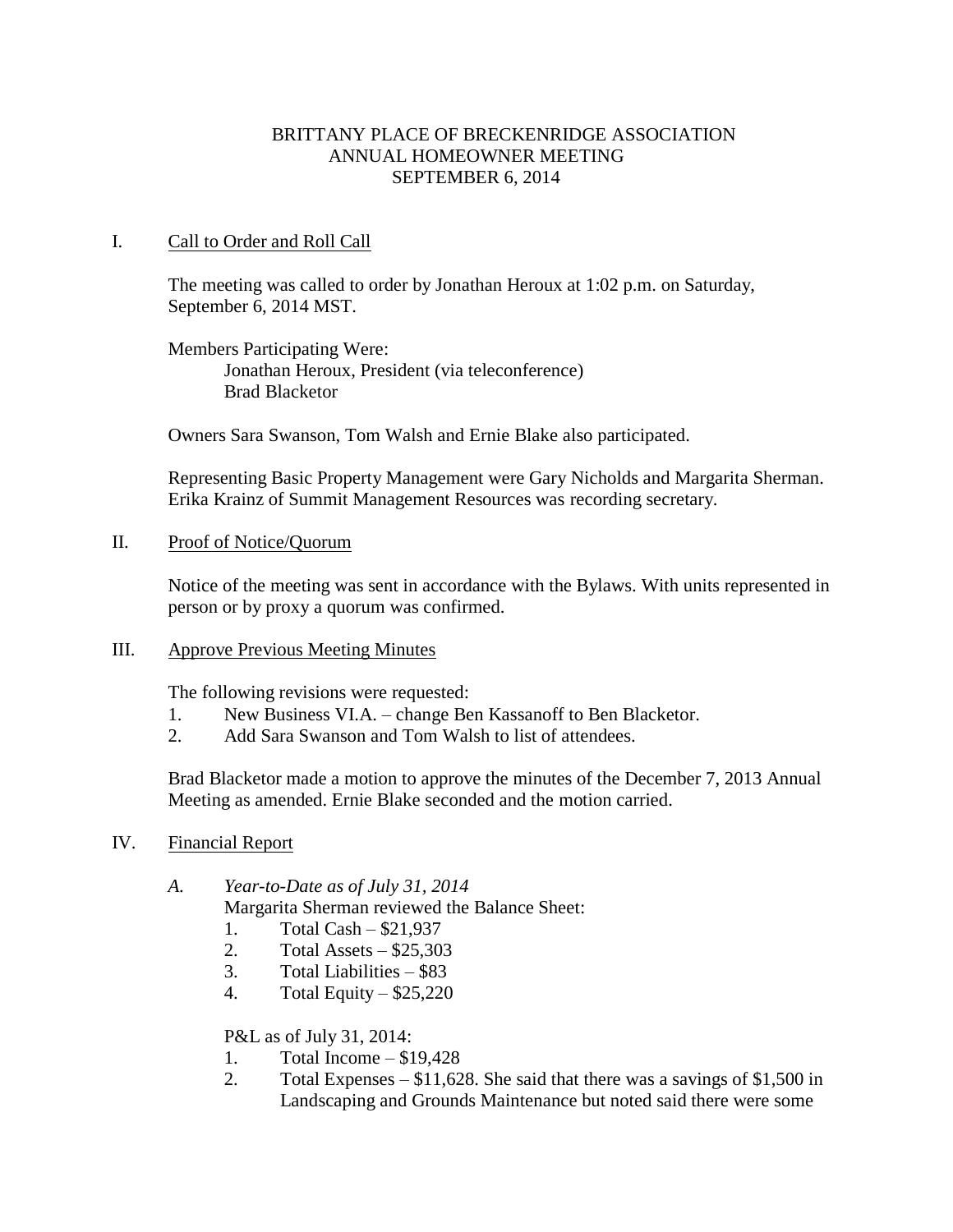outstanding invoices. Two water lines had to be repaired. Snow Removal was over budget by \$2,000 due to heavy snowfall.

3. Net Income – \$7,800

# *B. Delinquencies*

One owner has a delinquent balance of \$2,754. A lien has been filed on the property. The owner has called several times and stated he would be sending a check but nothing has been received. All other owners are current. Associations must now give owners a one-time six month payment plan if they are delinquent. If the owner does not comply with the plan, the account can be sent to collections. If the house is rented, it could be put in receivership so all rental income will come to the Association. The owner will be sent a letter on Monday with the offer for a six-month payment plan. If the owner does not respond, the account will be sent to collections. The Board approved of this plan.

*C. 2015 Budget*

Gary Nicholds recommended increasing the Snow Removal budget by \$500 – 1,000. Margarita Sherman will send a draft budget to the Board by the end of next week and the Board can approve it by email.

Ernie Blake made a motion to approve the Financial Report. Brad Blaketor seconded and the motion carried.

V. Old Business

There were no topics for discussion under Old Business.

### VI. New Business

### *A. Association Policies and Procedures*

All Associations are required to have nine Policies for compliance with the Colorado Common Interest Ownership Act. Gary Nicholds created templates for this Association and sent them to the Board. He will send the Policies to all owners for review.

There was new legislation enacted last month to allow the management company to share owner contact information with other owners in the Association if the owner provides written authorization. Gary Nicholds will be sending an email to all owners requesting permission to share their email addresses and telephone numbers.

# *B. Completed Projects*

- 1. Gary Nicholds commented that keeping the path from Main Street cleared was a challenge.
- 2. He added some wiring to the bottom of the dumpster to keep animals out.
- 3. The dumpster enclosure was repaired and painted.